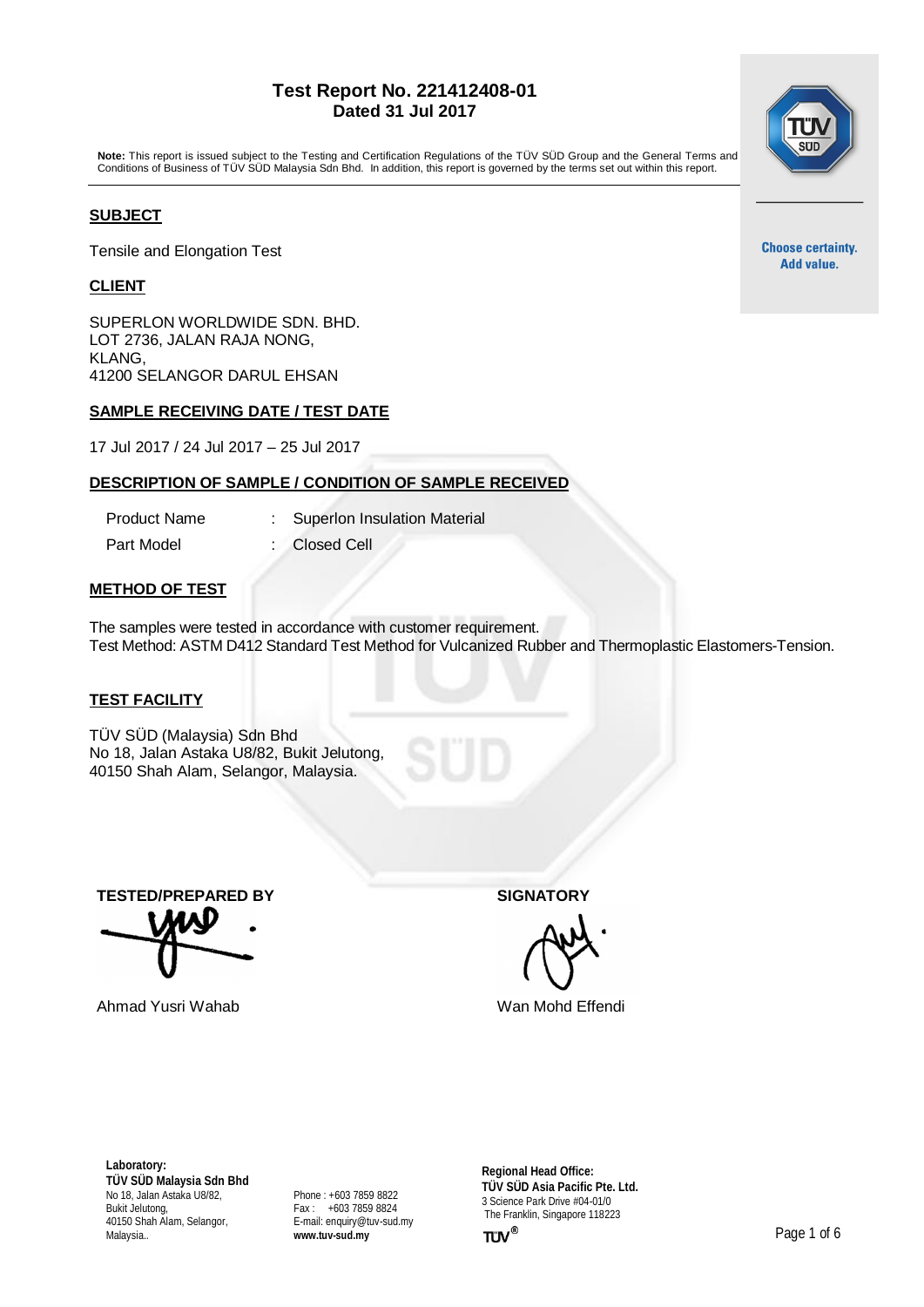

# **TABLE OF CONTENTS**

| <b>CONTENTS</b>        | <b>PAGE</b>    |
|------------------------|----------------|
| <b>TEST SUMMARY</b>    | $\mathbf{3}$   |
| TEST RESULTS           | $\overline{4}$ |
| PICTURE OF TEST SAMPLE | $\sqrt{5}$     |
| TERMS AND CONDITION    | $\, 6$         |
|                        |                |
|                        |                |
|                        |                |
|                        |                |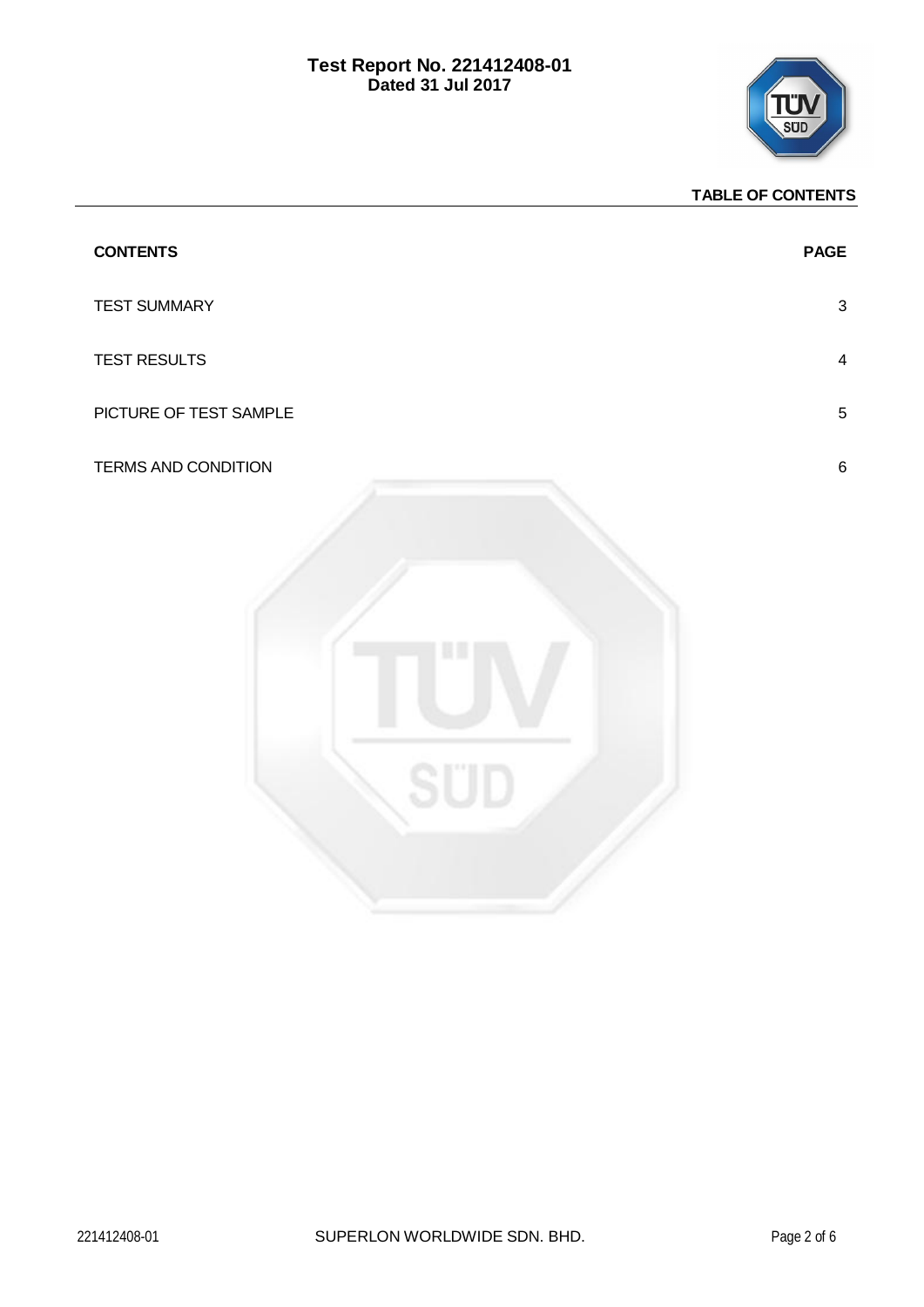



The sample was tested in accordance with customer specification.

# **Test Summary**

| <b>Test Standard</b>                                                                                                | <b>Test Description</b>     | Judgment |
|---------------------------------------------------------------------------------------------------------------------|-----------------------------|----------|
| ASTM D412-16<br><b>Standard Test Method for</b><br>Vulcanized Rubber and<br><b>Thermoplastic Elastomers-Tension</b> | Tensile and Elongation Test | Reported |

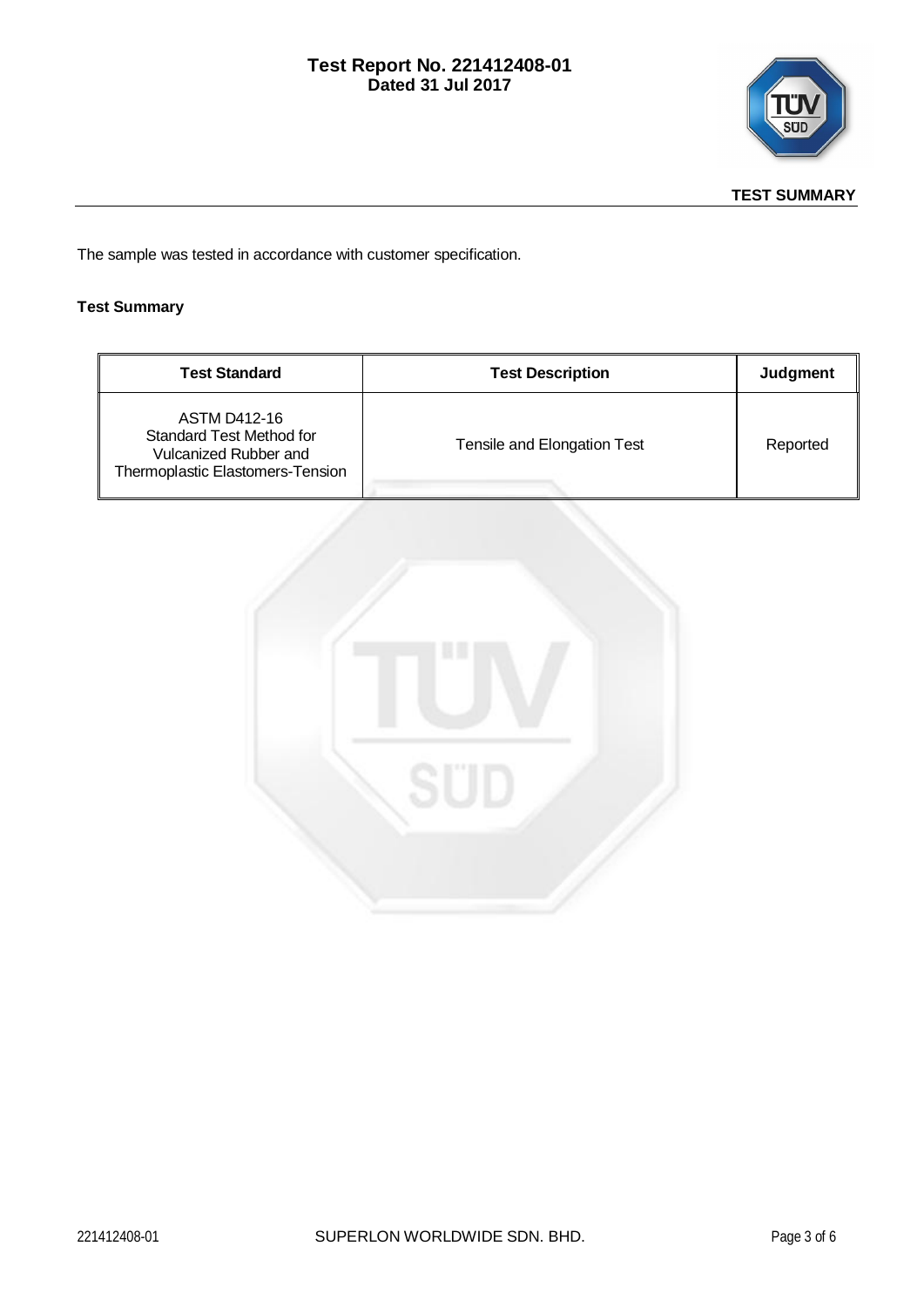

# **TEST RESULTS**

| <b>Part Name</b>   | <b>Sample</b>  | Tensile (kPa) | Elongation (%) | Judgment |
|--------------------|----------------|---------------|----------------|----------|
| <b>Closed Cell</b> | 1              | 286           | 180            | Reported |
|                    | $\overline{2}$ | 305           | 200            | Reported |
|                    | 3              | 316           | 180            | Reported |

# **Note:**

I. Sample was tested according to ASTM D412 Standard Test Method for Vulcanized Rubber and Thermoplastic Elastomers-Tension.

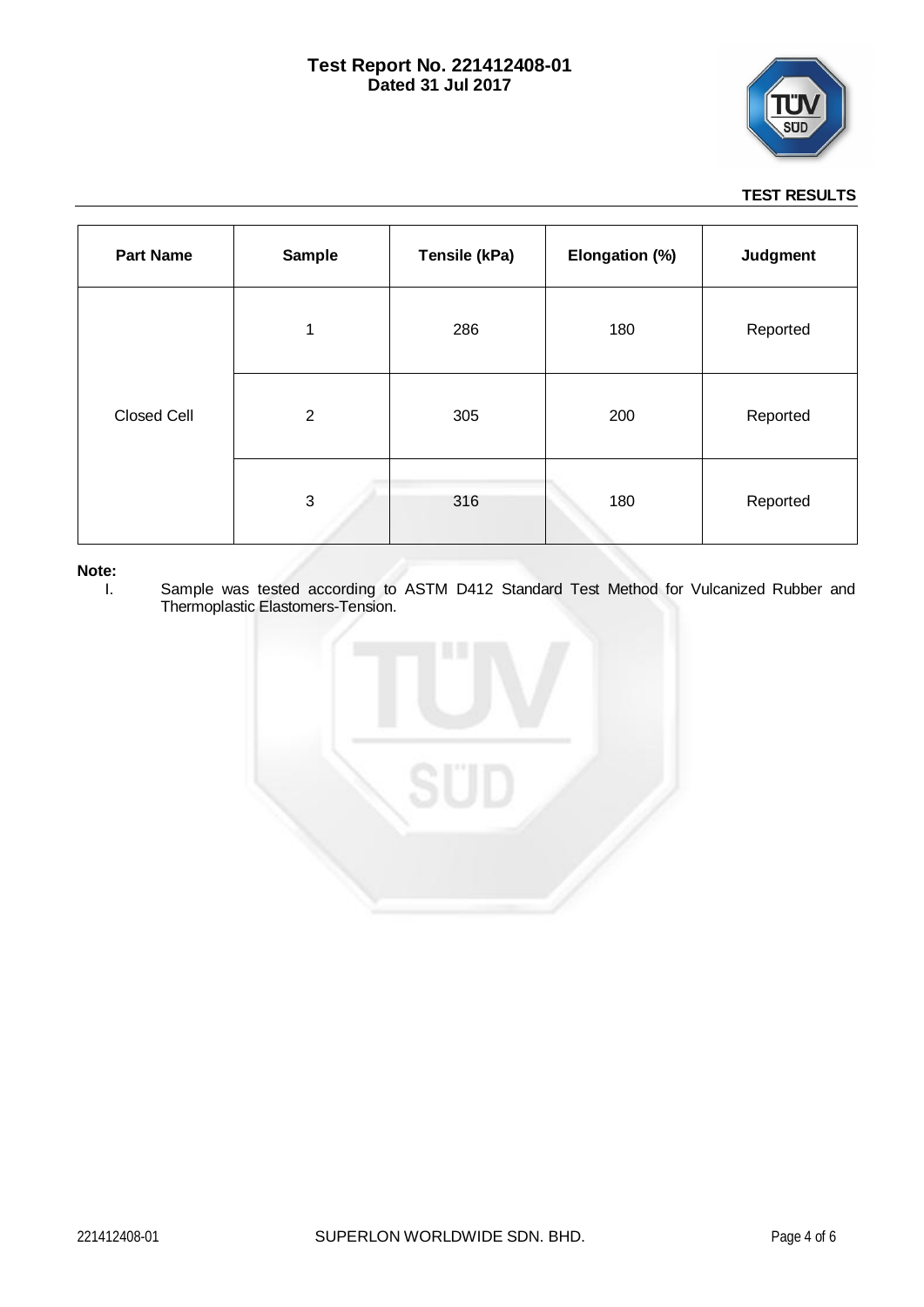# **Test Report No. 221412408-01 Dated 31 Jul 2017**



# **PICTURE OF TEST SAMPLE**